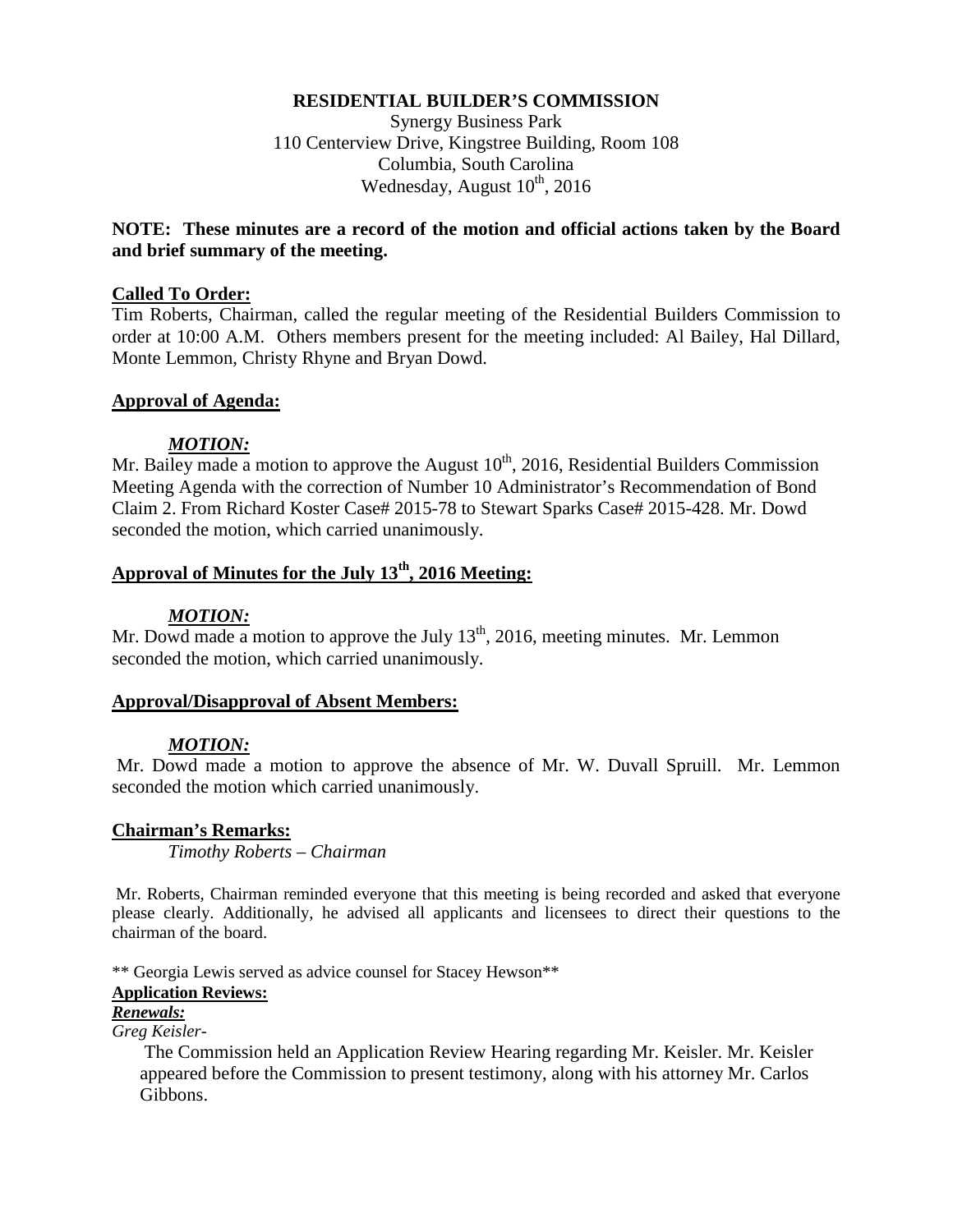Mr. Bailey made a motion to allow Mr. Keisler's renewal for one year and must reappear next July. Mr. Dillard seconded the motion.

Motion was withdrawn by both Mr. Bailey and Mr. Dillard

## *Motion:*

Mr. Dillard made a motion to go into executive session to receive legal advice regarding the application of Mr. Keisler. Mr. Bailey seconded the motion which carried unanimously.

## *Motion:*

Mr. Dillard made a motion to exit executive session after receiving legal advice regarding the application of Mr. Keisler. Mr. Bailey seconded the motion which carried unanimously.

## *Motion:*

Mr. Dillard made a motion approve the application for renewal for Mr. Keisler allow him to continue for one year under probation with an update with the board regarding the status of the outstanding judgments. Mr. Bailey seconded the motion which did not carry unanimously. Mr. Dowd opposed.

\*\*Stacey Hewson came into the meeting to over advice counsel duties from Georgia Lewis. $**$ 

### *Thomas Roberts*

The Commission held an application review for Mr. Thomas Roberts. Mr. Roberts appeared before the Commission to present testimony, along with his attorney Mr. Walter McLeod.

### *Motion:*

Mr. Bailey made a motion that the renewal be granted and ignore the outstanding judgment. Mr. Lemmon seconded the motion, which carried unanimously.

### **Owner/Builder Waiver Request:**

*Joseph Dillon* 

The Commission held a hearing regarding Mr. Joseph Dillon's request. Mr. Dillon appeared before the commission to present testimony, along with a witness Mr. Christina Dillon, and he waived his right to an attorney.

# *Motion:*

Mr. Dillard made a motion to grant a waiver for the two year waiting period from the disclosure statement. Mr. Bailey seconded the motion, which carried unanimously.

### *Daniel Soos*

The Commission held a hearing regarding Mr. Daniel Soos's request. Mr. Soos did not appear before the commission to present testimony.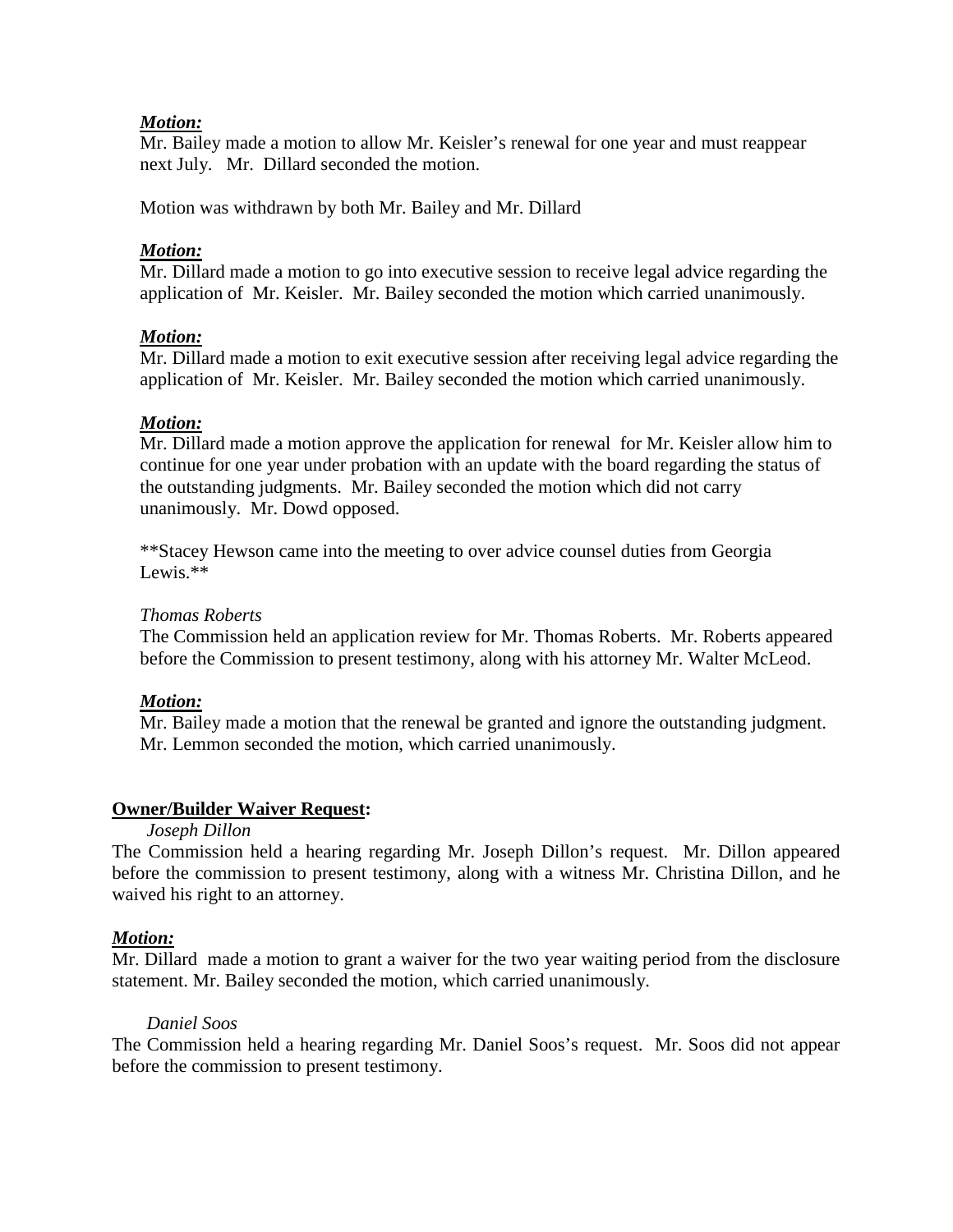No motions were made.

### *Randy Skipper*

The Commission held a hearing regarding Mr. Randy Skipper's request. Mr. Skipper appeared before the commission to present testimony, and he waived his right to an attorney.

# *Motion:*

Mr. Bailey made a motion to grant a waiver for the two year waiting period from the disclosure statement. Mr. Lemmon seconded the motion, which carried unanimously.

## **Application Reviews:**

# **Initial**

1. Arnold Silver

The Commission held an Application Review Hearing regarding Mr. Arnold Silver. Mr. Silver appeared before the Commission to present testimony, and he waived his right to counsel.

### *Motion:*

Mr. Dillard made a motion to allow Mr. Silver to sit for the exam. Mr. Dowd seconded the motion, which carried unanimously.

### Leland Brown Jr.

The Commission held an Application Review Hearing regarding Mr. Leland Brown Jr. Mr. Brown appeared before the Commission to present testimony, and he waived his right to counsel.

### *Motion:*

Mr. Dillard made a motion to enter into executive session to receive legal advice regarding Mr. Brown's application. Mr. Bailey seconded the motion, which carried unanimously.

### *Motion:*

Mr. Bailey made a motion to exit executive session after receiving legal advice regarding Mr. Brown's application. Ms. Rhyne seconded the motion, which carried unanimously.

### *Motion:*

Mr. Bailey made a motion to deny Mr. Brown's request for exam waiver and he is approved to sit for the exam. Mr. Dowd seconded the motion, which carried unanimously.

### Thomas Cornforth

The Commission held an Application Review Hearing regarding Mr. Thomas Cornforth. Mr. Cornforth did not appear before the Commission to present testimony.

### *Motion:*

No motions were made.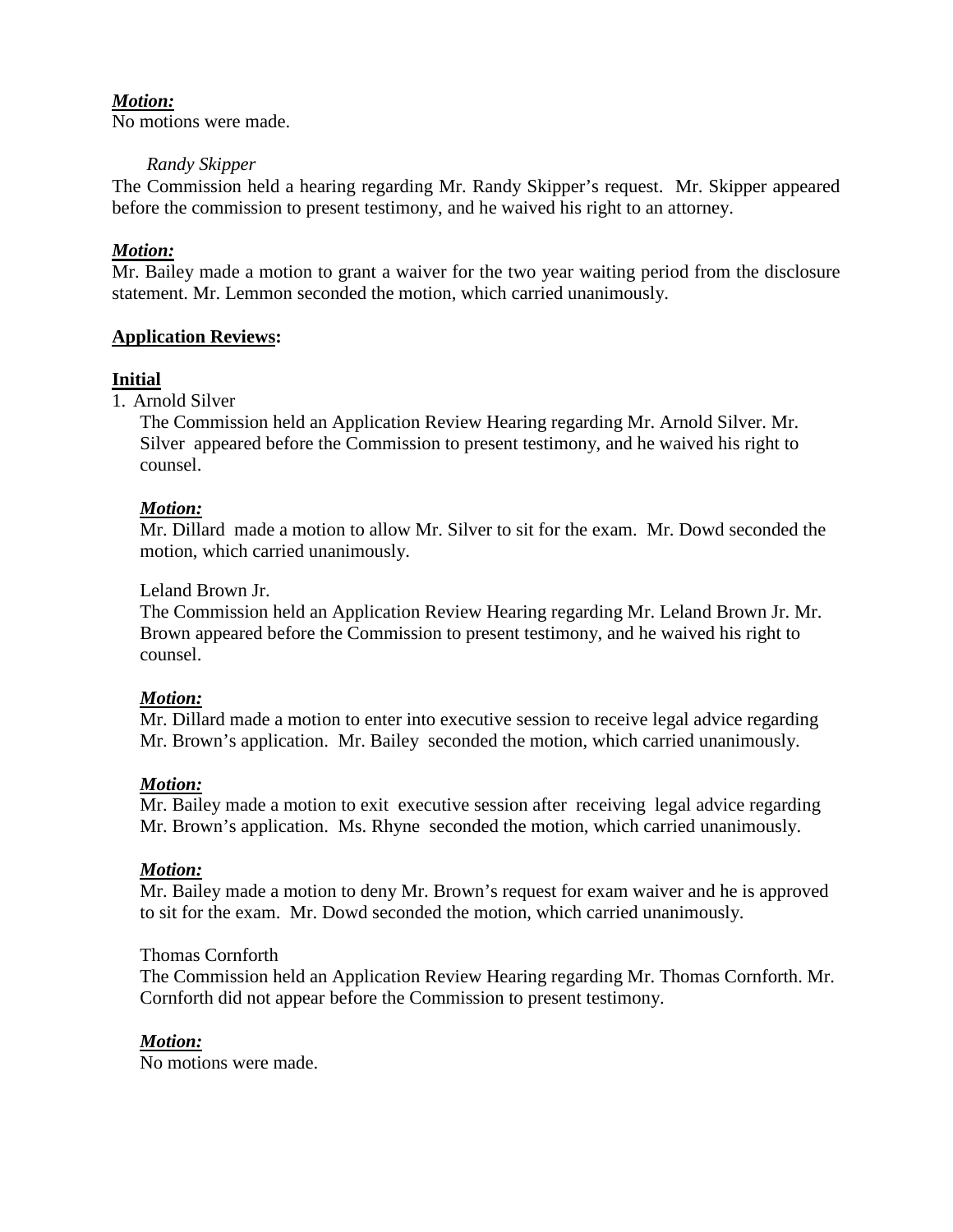### Dean Barrett

The Commission held an Application Review Hearing regarding Mr. Dean Barrett. Mr. Barrett appeared before the Commission to present testimony, and he waived his right to counsel.

## *Motion:*

Mr. Dillard made a motion to allow Mr. Barrett to sit for the exam. Mr. Lemmon seconded the motion, which carried unanimously.

#### James Gribben

The Commission held an Application Review Hearing regarding Mr. James Gribben. Mr. Gribben appeared before the Commission to present testimony, and he waived his right to counsel.

### *Motion:*

Mr. Dowd made a motion to deny Mr. Gribben's request for exam waiver. Ms. Rhyne seconded the motion, which carried unanimously.

### Gregory Drummond

The Commission held an Application Review Hearing regarding Mr. Gregory Drummond. Mr. Drummond did not appear before the Commission to present testimony.

### *Motion:*

No motions were made.

### Mitchell Baker

The Commission held an Application Review Hearing regarding Mr. Mitchell Baker. Mr. Baker appeared before the Commission to present testimony, and he waived his right to counsel.

### *Motion:*

Mr. Dowd made a motion to allow Mr. Baker to sit for the exam. Ms. Rhyne seconded the motion, which carried unanimously.

### Randal Kemling

The Commission held an Application Review Hearing regarding Mr. Randal Kemling. Mr. Kemling appeared before the Commission to present testimony, and he waived his right to counsel.

### *Motion:*

Ms. Rhyne made a motion to allow Mr. Kemling to sit for the Exam. Mr. Bailey seconded the motion, which carried unanimously.

### David Belcher

The Commission held an Application Review Hearing regarding Mr. David Belcher. Mr. Belcher appeared before the Commission to present testimony, along with a witness Mr. Thomas Simpson and he waived his right to counsel.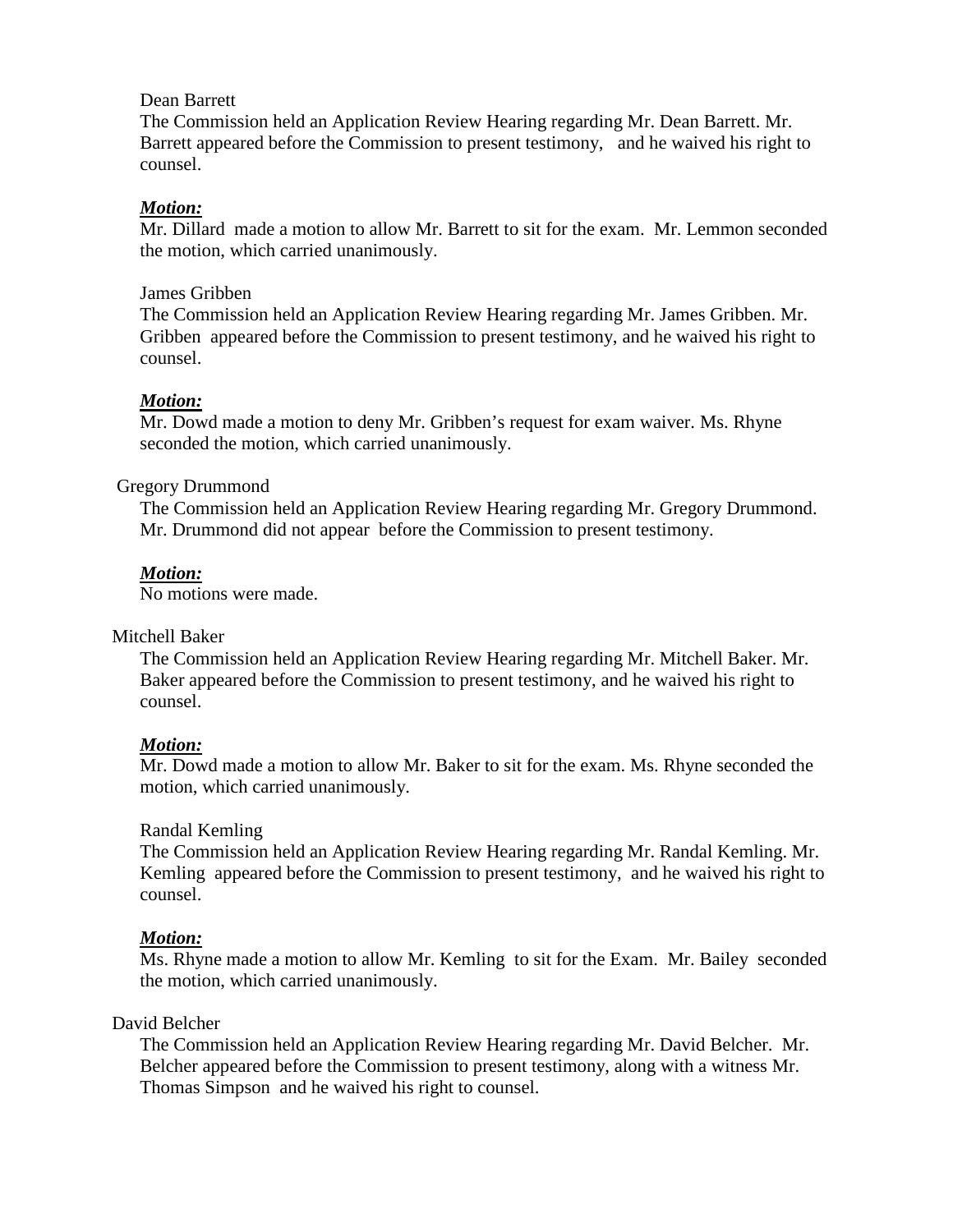Mr. Bailey made a motion to approve Mr. Belcher's specialty registration. Mr. Lemmon seconded the motion, which carried unanimously.

### *Renewals:*

Marcus Stanley

The Commission held an Application Review Hearing regarding Mr. Marcus Stanley. Mr. Stanley appeared before the Commission to present testimony, he presented a witness Ms. Sherella Stanley, and he waived his right to counsel.

#### *Motion:*

Mr. Bailey made a motion to approve Mr. Stanley's renewal with the condition he continue to make monthly payments under the payment plans with Thomas Supply and ABC Supply Co and he must provide the Commission with an update on the Etcetera Enterprises, Inc at the next renewal in 2018. Mr. Dowd seconded the motion, which carried unanimously.

#### Charles Strickland III

The Commission held an Application Review Hearing regarding Mr. Charles Strickland III. Mr. Strickland appeared before the Commission to present testimony, and he waived his right to counsel.

#### *Motion:*

Mr. Dillard made a motion to allow Mr. Strickland to renew his license with the condition that within 12 months he must provide a resolution regarding the judgment to the Administrator. Mr. Lemmon seconded the motion, which did not carry unanimously. Mr. Lemmon opposed.

#### Richard Miller

The Commission held an Application Review Hearing regarding Mr. Richard Miller . Mr. Miller appeared before the Commission to present testimony, and waived his right to counsel.

#### *Motion:*

Mr. Dowd made a motion to allow Mr. Miller to renew his license once he provides in writing the outcome of mediation from mediator or his attorney. Mr. Dillard seconded the motion, which carried unanimously.

#### **Reinstatement**

#### Glen Meldin III

The Commission held an Application Review Hearing regarding Mr. Glen Meldin. Mr. Smothers appeared before the Commission to present testimony, and he along with his counsel Mr. Gary Finklea. Mr. Dowd recused himself from the hearing.

#### *Motion:*

Mr. Dillard made a motion to enter into executive session to receive legal advice regarding Mr. Medlin's application. Ms. Rhyne seconded the motion, which carried unanimously.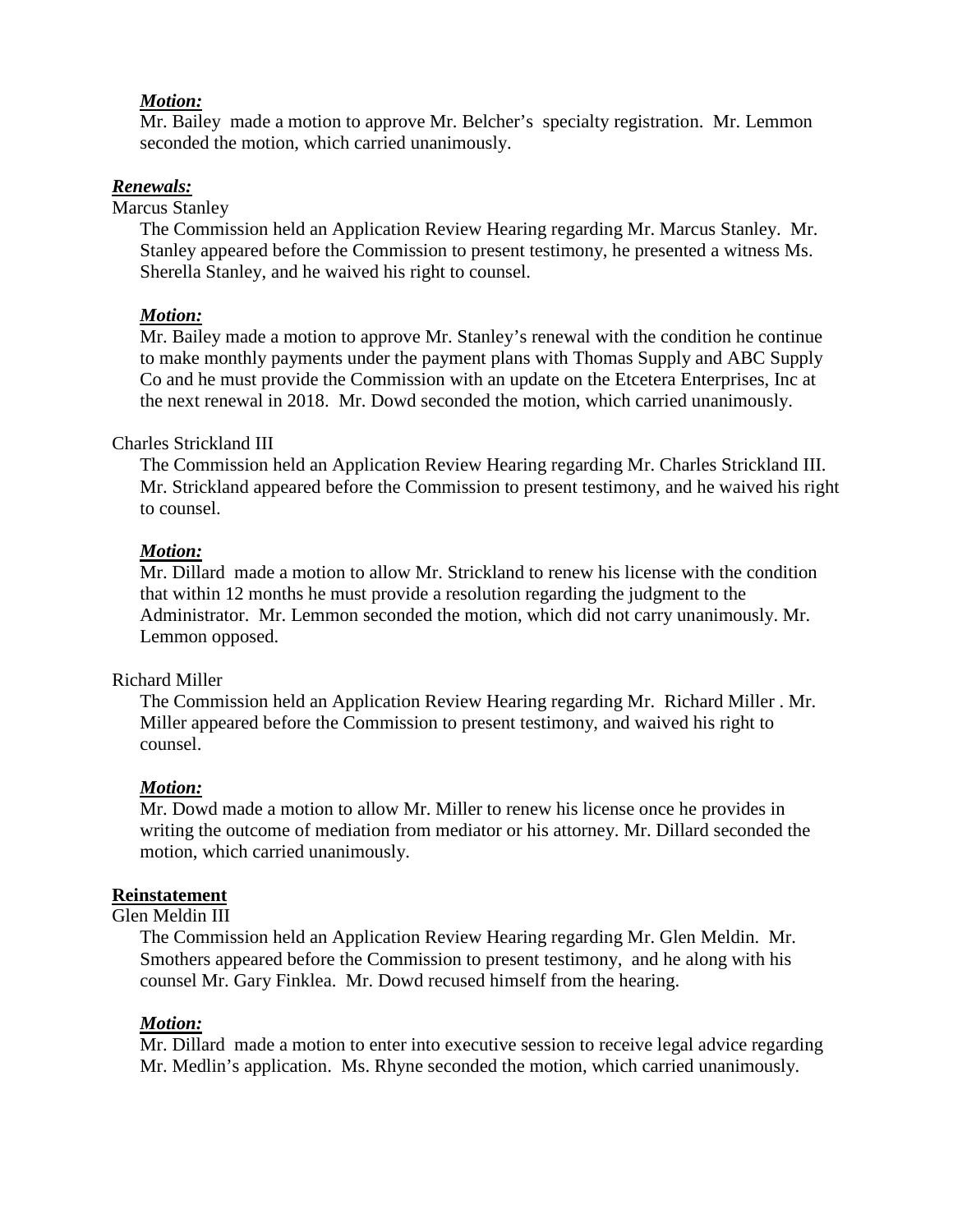Mr. Bailey made a motion to exit executive session after receiving legal advice regarding Mr. Medlin's application. Ms. Rhyne seconded the motion, which carried unanimously.

## *Motion:*

Mr. Lemmon made a motion to reinstate the license with the condition that he provides an update to the administrator of the status of the outstanding judgment by way of payment plans or 1099c. Ms. Rhyne seconded the motion, which did not carry unanimously. Mr. Bailey opposed.

Mr. Dowd returned to the meeting.

## **Final Order Hearings:**

*David Zimmer Case# 2015-235*

The Board held a Final Order hearing regarding Mr. David Zimmer.

## *MOTION:*

Mr. Bailey made a motion to uphold the Hearing Officer's Recommendation.

Ms. Rhyne seconded the motion, which carried unanimously.

Mr. Bailey recused himself for the next three hearings and left the meeting.

## *William Douglas Jr Case# 2013-258*

The Board held a Final Order hearing regarding Mr. William Douglas Jr.

## *MOTION:*

Mr. Dillard made a motion to uphold the Hearing Officer's Recommendation.

Mr. Lemmon seconded the motion, which carried unanimously.

# *Justin Brown Case# 2014-199*

The Board held a Final Order hearing regarding Mr. Justin Brown.

### *MOTION:*

Mr. Dowd made a motion to uphold the Hearing Officer's Recommendation. Ms. Rhyne seconded the motion, which carried unanimously.

### *Timothy Allison Case# 2014-147*

The Board held a Final Order hearing regarding Mr. Timothy Allison.

# *MOTION:*

Mr. Lemmon made a motion to uphold the Hearing Officer's Recommendation. Mr. Dillard seconded the motion, which carried unanimously.

# **Administrator's Recommendation for Bond Claim:**

# *John Parker Case# 2014-510*

The Commission held a hearing regarding the administrator's recommendation for Bond Claim in the case of Mr. John Parker. Mr. Parker was present and presented a witness Ms. Kristin Lenshol. He waived his right to counsel.

# *MOTION:*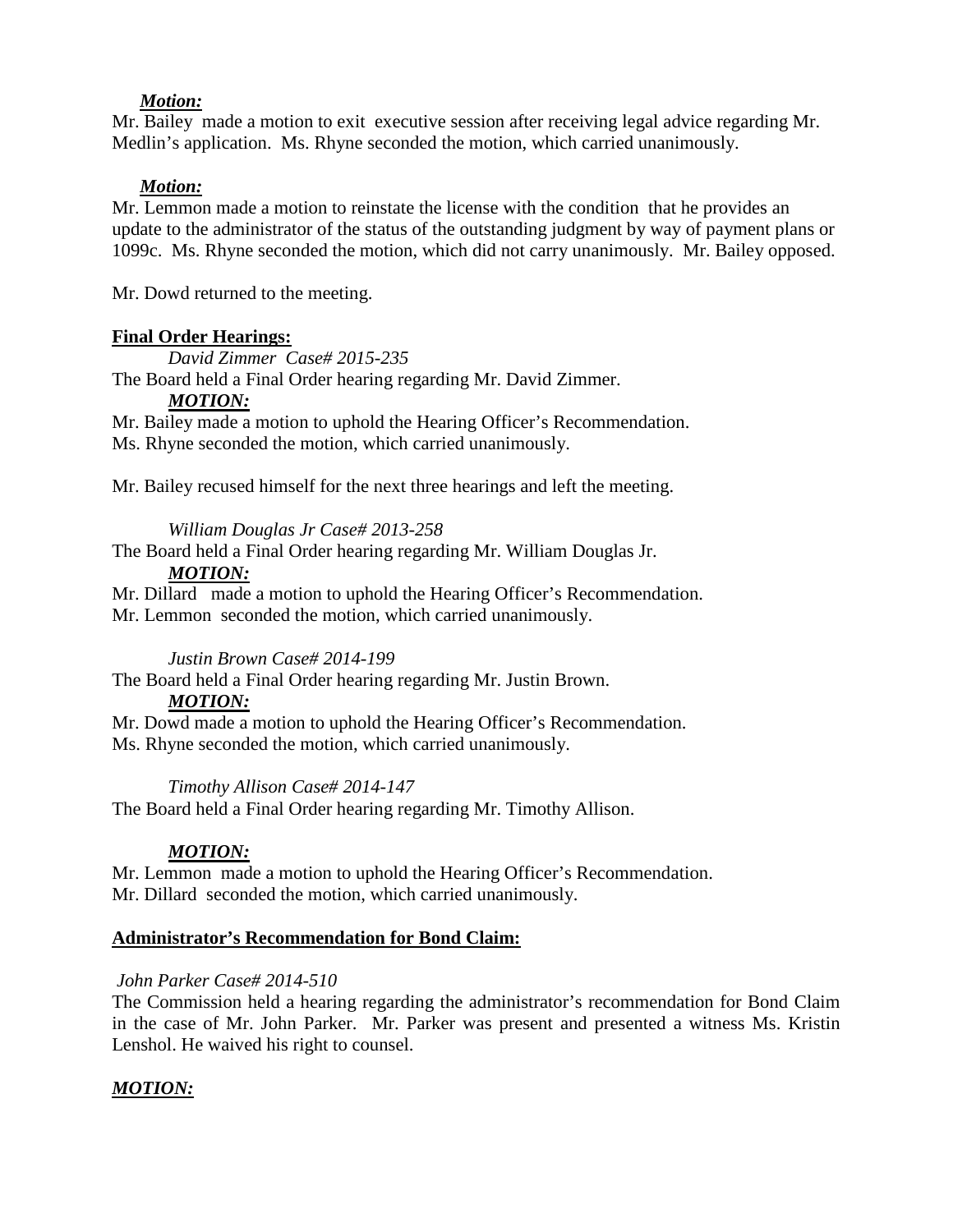Mr. Bailey made a motion to approve the amount for the bond claim in case# 2014-510 for \$2,500.00 Mr. Dillard seconded the motion, it did not carry unanimously. Mr. Dowd opposed.

#### *Stewart Sparks Case# 2015-428*

The Commission held a hearing regarding the administrator's recommendation for Bond Claim in the case of Mr. Stewart Sparks.

### *MOTION:*

Mr. Lemmon made a motion to uphold the administrator's bond claim, Mr. Bailey seconded the motion which carried unanimously.

### **Gas Piping:**

Roger Lowe, Administrator of the Contractors Board presented the Commission with information regarding gas piping and recent decision by the Contractor's board on letting the Plumbers and HVAC licensees install all piping for appliances.

### **Interpretation of "Resident Licensee in responsible charge" under Certificate of Authorization:**

Ms. Janet Baumberger, administrator for the SC Residential Builders Commission requested further clarification from the Commission regarding the Resident Licensee in responsible charge should be a resident of the state of South Carolina. The Commissioner discussed the issue but made no motions.

#### **Administrator's Remarks for Information:**

No remarks made.

### **OIE Report – Mr. Todd Bond**

### *Todd Bond, Chief Investigator of OIE*

Mr. Todd Bond, Chief Investigator, appeared to present the information to the Commission regarding the OIE monthly report.

# **Complaints Received - 458 Active Investigations -193 Closed Cases -361**

### **New Business:**

A. Recommendation of IRC

#### *MOTION:*

Mr. Bailey made a motion to approve the Recommendation of the IRC Ms. Rhyne seconded the motion, which carried unanimously.

B. Resolution Guidelines

### *MOTION:*

Ms. Rhyne made a motion to approve the IRC Resolution Guidelines. Mr. Dowd seconded the motion, which carried unanimously.

# **Old Business:**

No Old business was discussed.